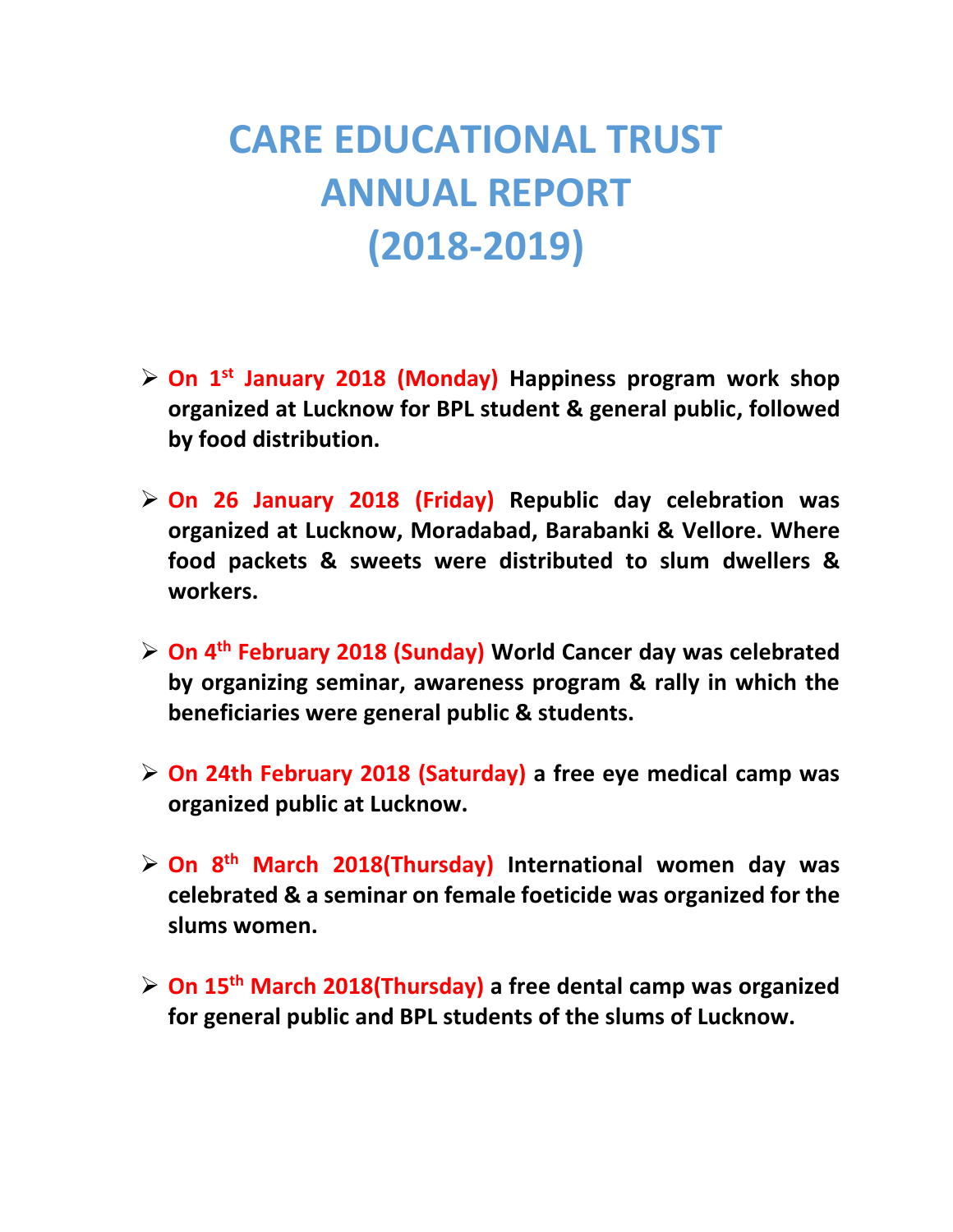- **On 30th March 2018 (Friday) a free medical camp with medicine distribution was organized at Mohanlalganj for the farmers & there family's. Also stationery material for children & cloths were distributed.**
- **ON 7th April 2018 (Saturday) World Health Day was celebrated by organized health camp and awareness program in the areas of Lucknow. The beneficiaries were general public.**
- **On 14th April 2018 (Saturday) a skill development work shop was organized for the BPL youth of slums of Lucknow.**
- **On 1st May 2018(Tuesday) Labor Day anti alcohol awareness camps and free medical checkup was organized in the slums of Lucknow. The beneficiaries were the general public of Lucknow & Barabanki.**
- **On 31st May 2018(Thursday) No Tobacco day seminar & awareness camp in slums areas of Lucknow. The beneficiaries were students & BPL public. Documentary shown & rally organized by school children.**
- **On 5th June 2018 (Tuesday) the World Environment Day was celebrated by tree plantation awareness camps and work shop, drawing competition by children in Lucknow, Vellore, and Moradabad. The beneficiary was the public, student & children.**
- **On 21 st June 2018 (Thursday) World Yoga day was celebrated. Volunteers of Trust organized yoga in SSP (Sashastra Seema Bal) Defense (Gorkha regiment), Government office, Bank & public parks in Lucknow.**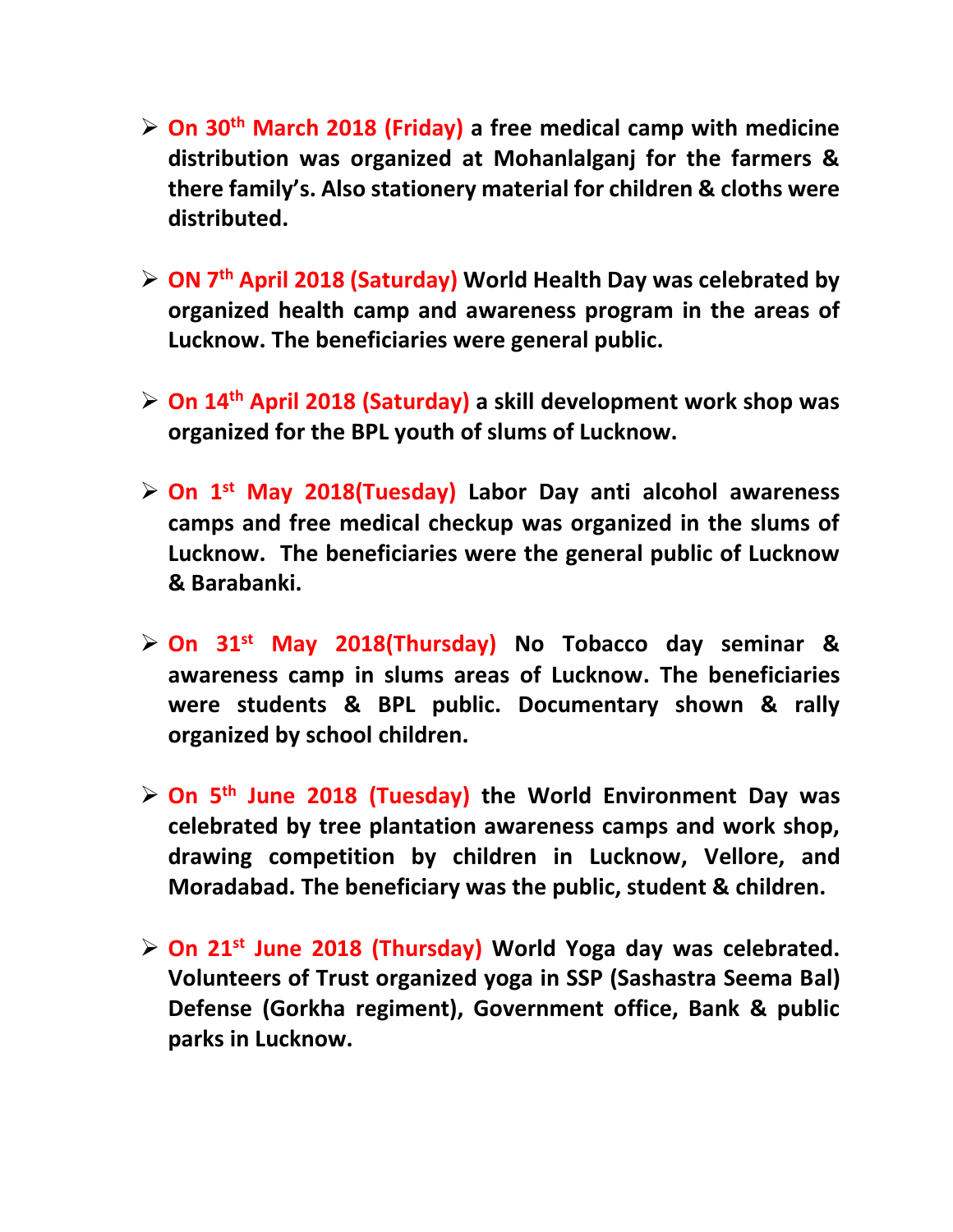- **On 15th July 2018 (Sunday) Skill development workshop in Lucknow and Moradabad the beneficiary unemployment youth.**
- **On 24th July 2018 (Tuesday) Sanitation and hygiene seminar followed by kit distribution for BPL women of slums in Lucknow.**
- **On 15th August 2018(Wednesday) Independence Day celebration took place at Lucknow, Vellore & Moradabad. Old age people, BPL children and labour were benefitted.**
- **On 25th August 2018(Saturday) Volunteers, student & staff start preparing for Kerala relief flood about 68 boxes of relief material was sent to Kerala. This material includes cloths, medicine, utensil, soap, rope, candles etc.**
- **On 5th September 2018(Wednesday) teacher day celebrated at Moradabad, Lucknow and distribution of stationary material food packets was done to the under privileged children of slums.**
- **On 2nd October 2018(Tuesday) Gandhi Jayanti &** Lal Bahadur Shastri **jayanti was celebrated special medical & health awareness program with farmer organized at Lucknow & Barabanki.**
- **On 16th October 2018 (Tuesday) free medical camp in village of Barabanki & medicine distribution beneficiary village farmer.**
- **On 2nd November 2018 (Friday) respiratory disease and awareness work shop was organized at Barabanki. The beneficiaries were General public & student in Lucknow.**